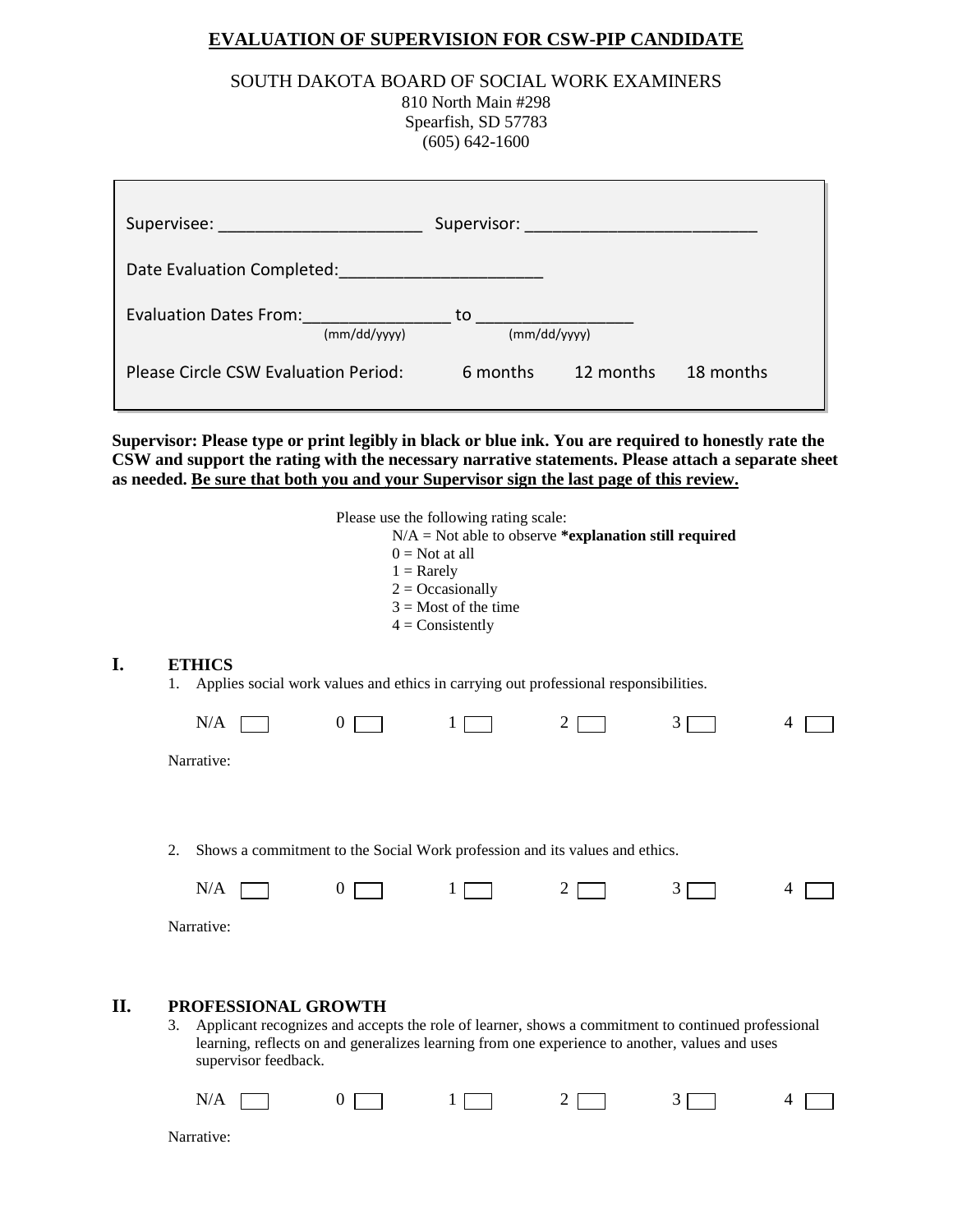4. Applicant has the ability to structure time and resources; utilizes personal characteristics and feelings to obtain maximum benefit of resources for client (i.e. follows through on referrals and work assignments; adheres to time commitments; prompt, organized and concise in record keeping).

|      |    | N/A                                                                                                                                                                                                                                 | $\overline{0}$   | 1            | 2              | 3 | 4 |
|------|----|-------------------------------------------------------------------------------------------------------------------------------------------------------------------------------------------------------------------------------------|------------------|--------------|----------------|---|---|
|      |    | Narrative:                                                                                                                                                                                                                          |                  |              |                |   |   |
|      |    |                                                                                                                                                                                                                                     |                  |              |                |   |   |
|      | 5. | Applicant has the ability to objectively identify and assess own behaviors, feelings, and beliefs that<br>may impact service delivery.                                                                                              |                  |              |                |   |   |
|      |    | N/A                                                                                                                                                                                                                                 | $\overline{0}$   | 1            | $\overline{2}$ | 3 | 4 |
|      |    | Narrative:                                                                                                                                                                                                                          |                  |              |                |   |   |
|      |    |                                                                                                                                                                                                                                     |                  |              |                |   |   |
| III. | 6. | <b>RELATIONSHIPS</b><br>Applicant properly develops, maintains and terminates relationships with clients. Promotes conditions<br>fostering trust in a professional relationship that allows for growth, self-discovery, and change. |                  |              |                |   |   |
|      |    | N/A                                                                                                                                                                                                                                 | $\overline{0}$   | $\mathbf{1}$ | 2              | 3 | 4 |
|      |    | Narrative:                                                                                                                                                                                                                          |                  |              |                |   |   |
|      |    |                                                                                                                                                                                                                                     |                  |              |                |   |   |
| IV.  | 7. | <b>SOCIAL WORK PROCESS</b><br>Applicant has the ability to formulate and implement treatment approaches and strategies for<br>problem resolution.                                                                                   |                  |              |                |   |   |
|      |    | N/A                                                                                                                                                                                                                                 | $\boldsymbol{0}$ | $\bf{l}$     | $\overline{2}$ | 3 | 4 |
|      |    | Narrative:                                                                                                                                                                                                                          |                  |              |                |   |   |
|      |    |                                                                                                                                                                                                                                     |                  |              |                |   |   |
|      | 8. | Applicant has the ability to formulate a diagnostic assessment. Systematically gathers, organizes, and<br>synthesizes data to determine the parameters of the problem.                                                              |                  |              |                |   |   |
|      |    | N/A                                                                                                                                                                                                                                 | $\boldsymbol{0}$ | 1            | 2              | 3 | 4 |
|      |    | Narrative:                                                                                                                                                                                                                          |                  |              |                |   |   |
|      |    |                                                                                                                                                                                                                                     |                  |              |                |   |   |
| V.   | 9. | <b>COMMUNICATION</b><br>Applicant is able to effectively communicate with others both orally and in writing.                                                                                                                        |                  |              |                |   |   |
|      |    | N/A                                                                                                                                                                                                                                 | $\boldsymbol{0}$ | 1            | 2              | 3 | 4 |
|      |    | Narrative:                                                                                                                                                                                                                          |                  |              |                |   |   |
|      |    |                                                                                                                                                                                                                                     |                  |              |                |   |   |

**III.** 

IV.